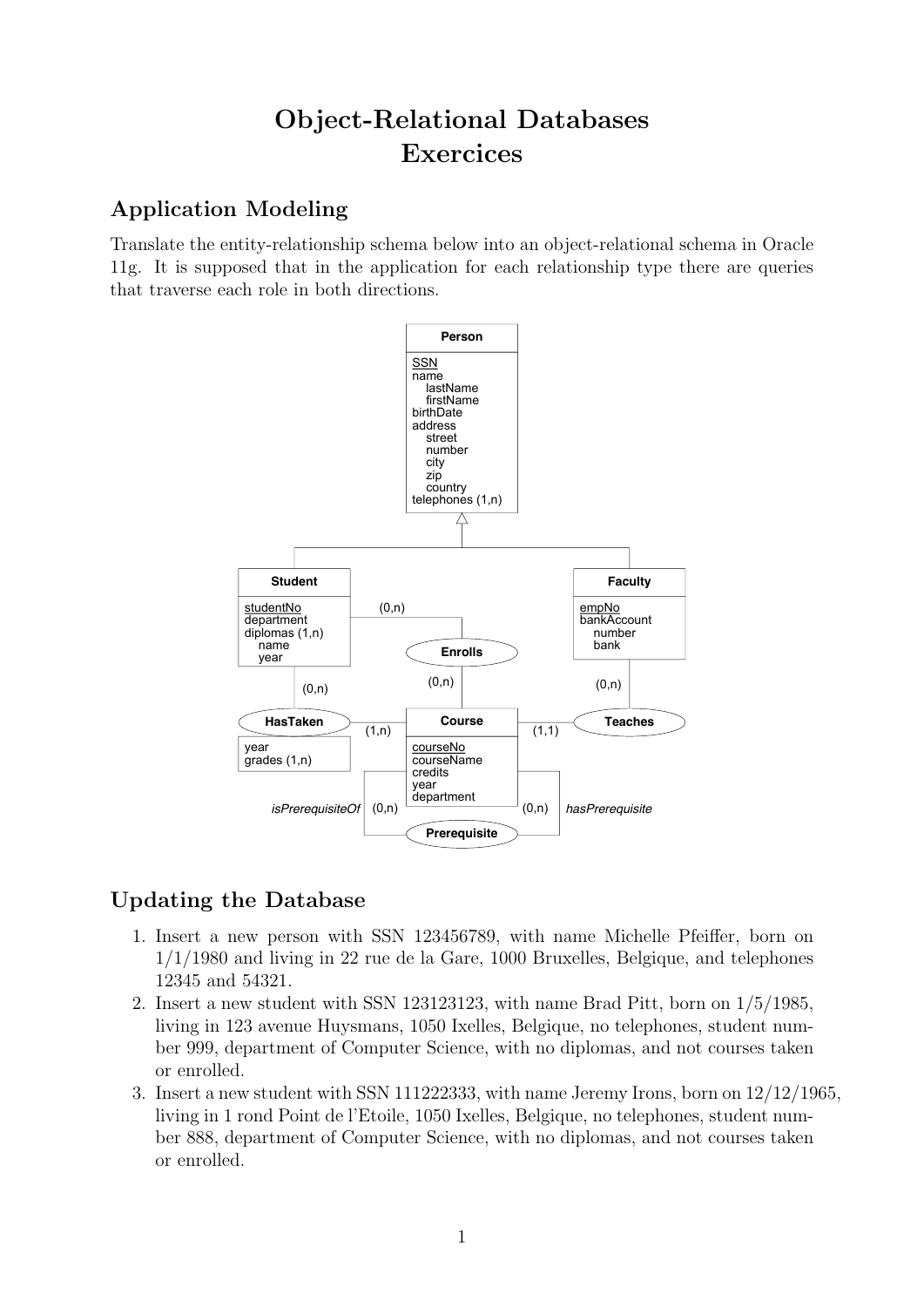- 4. Insert a new student with SSN 333222111, with name Scarlett Johansson, born on 22/11/1984, living in 1 rond Point de l'Etoile, 1050 Ixelles, Belgique, no telephones, student number 777, department of Computer Science, with no diplomas, and not courses taken or enrolled.
- 5. Insert a new faculty with SSN 666999666, with name Angelina Jolie, born on  $4/6/1975$ , living in 99 avenue de l'Université, 1050 Ixelles, Belgique, no telephones, employee number 777, bank account 310 1234567 89 at ING, and teaching no courses.
- 6. Add a new faculty with SSN 987987987, with name Clint Eastwood, born on 31/5/1930, living 3 place de la Petite Suisse, 1050 Ixelles, telephone number 2222, employee number 666, bank account 33333333 at ING, and teaching no courses.
- 7. Add telephones 2222 and 3333 to the student Brad Pitt.
- 8. Set the telephones of Angelina Jolie as those of Brad Pitt.
- 9. Add a new course identified by "INFO-H-415", entitled "Advanced Databases" of 5 credits, taught in the fourth year in the Department of Computer Science, having no prerequisites and being the prequisite of no course, having as professor the newly inserted professor Eastwood, and for the moment no students enrolled or that took the course in the pasts.
- 10. Add a new course identified by "INFO-H-888", entitled "Advanced Data Warehouses" of 5 credits, taught in the fifth year in the Department of Computer Science, having as prerequisite the course "Advanced Databases", as professor Angelina Jolie, and for the moment no students enrolled or that took the course in the pasts.
- 11. Add a new course identified by "INFO-H-999", entitled "Data Management in the Cloud" of 5 credits, taught in the fifth year in the Department of Computer Science, having as prerequisite the course "Advanced Databases", as professor Angelina Jolie, and for the moment no students enrolled or that took the course in the pasts.
- 12. Add the course identified by "INFO-H-415" as being taken by the student Brad Pitt in 2010 with grades 18.5 and 19.
- 13. Add the course identified by "INFO-H-888" to the courses to which the student Brad Pitt is enrolled.
- 14. Add the course identified by "INFO-H-999" to the courses to which the student Brad Pitt is enrolled.
- 15. Add the courses identified by "INFO-H-888" and "INFO-H-999" to the courses to which the student Jeremy Irons is enrolled.
- 16. Add the course identified by "INFO-H-888" to the courses to which the student Scarlett Johansson is enrolled.

#### Querying the Database

- 1. Give the names of the persons.
- 2. Give the names and student number of the students.
- 3. Give the names of the persons who are not students nor faculty.
- 4. Find the name and address of the person whose SSN is 123456789.
- 5. Find the couples of SSN of persons having the same name.
- 6. Find the value of the person Michelle Pfeiffer.
- 7. Give the telephone numbers of the student Brad Pitt
- 8. Give the name of persons having the telephone number '2222'.
- 9. Give the name of persons having no telephone number.
- 10. Find the couples of names of persons sharing at least one telephone number.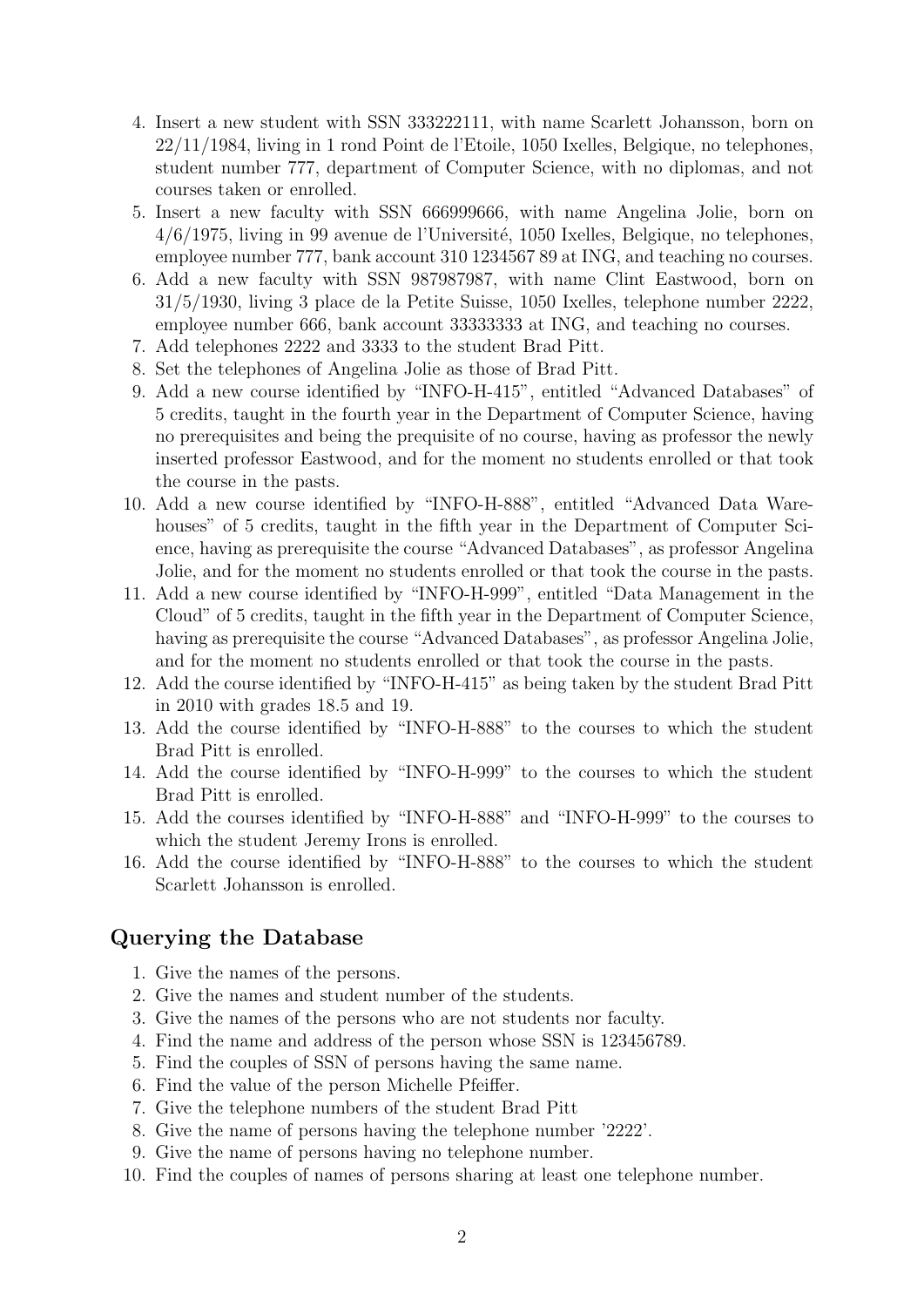- 11. Find the couples of SSN of persons having exactly the same set of telephones numbers.
- 12. Give the numbers and names of students who have successfully completed the course "Advanced Databases".
- 13. Give the prerequisites of the course "Advanced Data Warehouses".
- 14. Search inconsistencies in prerequisites: Courses that have as prerequisite a course of a subsequent year. Give the name of the course and the prerequisite.
- 15. Search inconsistencies in prerequisites: Students enrolled in courses that have as prerequisite a course they have not taken. Give the name of the student, the name of the enrolled course and the name of the missing prerequisite.
- 16. Give the couples of names of a student and one of his teachers.
- 17. Give the course number of the courses in which Brad Pitt is enrolled.
- 18. Names of students who are enrolled in at least one course in which Brad Pitt is enrolled.
- 19. Names of students who are enrolled in (at least) all courses in which Brad Pitt is enrolled.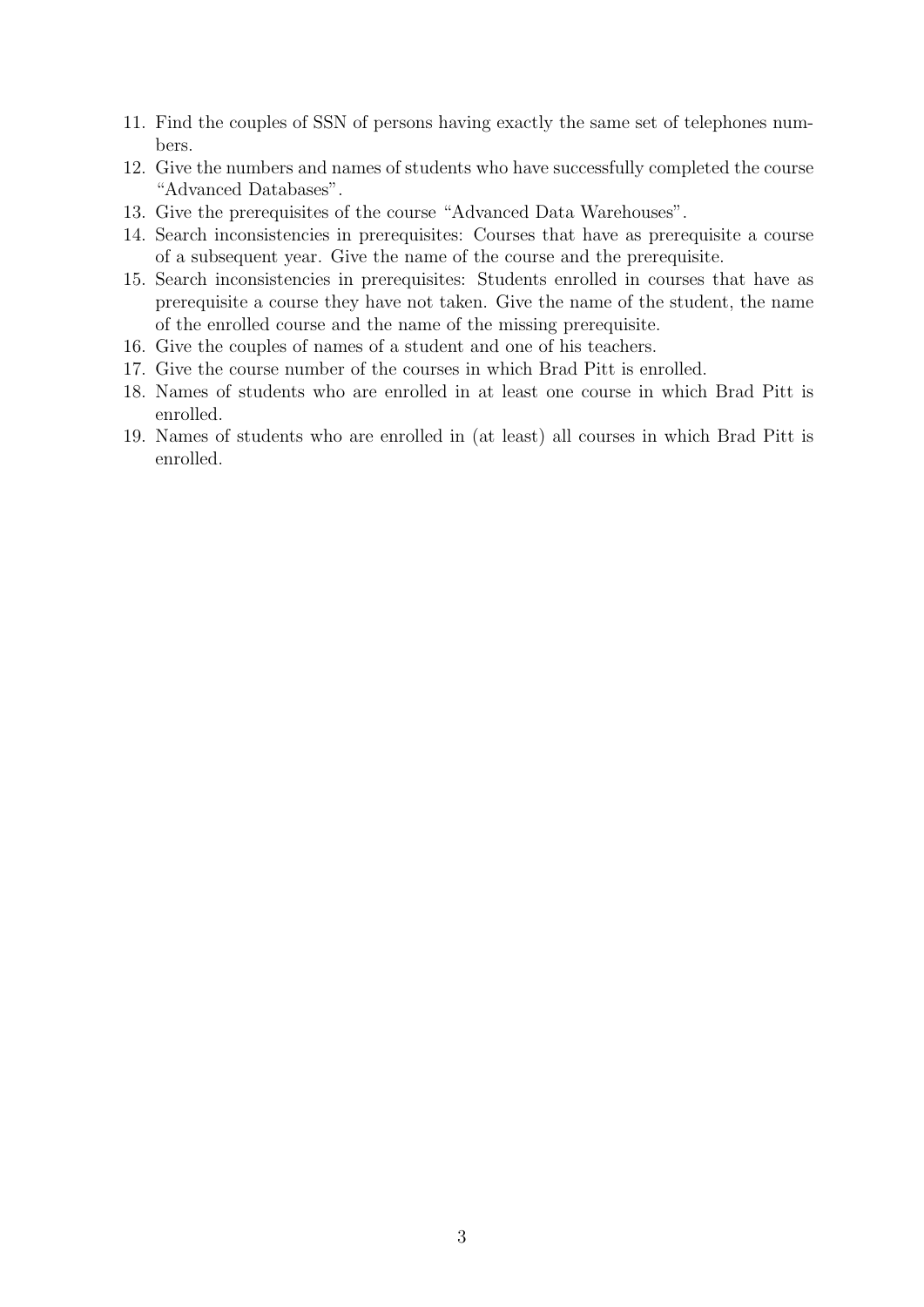## Object-Relational Databases Answers to Exercices

### Application Modeling

/\* Creation of Types \*/ CREATE TYPE Tname AS OBJECT (firstName VARCHAR2(30), lastName VARCHAR2(30)); CREATE TYPE Taddress AS OBJECT (street VARCHAR2(30), streetNumber CHAR(5), city VARCHAR2(20), zip CHAR(4), country VARCHAR2(20)); CREATE TYPE TTelephones AS VARRAY(6) OF VARCHAR2(15); CREATE TYPE TPerson AS OBJECT (SSN CHAR(9), name Tname, birthDate Date, address Taddress, telephones TTelephones) NOT FINAL; CREATE TYPE TCourse; CREATE TYPE TCourseTaken; CREATE TYPE TFaculty; CREATE TYPE Tdiploma AS OBJECT (name VARCHAR2(15), year CHAR(4)); CREATE TYPE Tdiplomas AS VARRAY(10) OF Tdiploma; CREATE TYPE TSetRefCourses AS TABLE OF REF TCourse; CREATE TYPE TSetRefCourseTaken AS TABLE OF REF TCourseTaken; CREATE TYPE TStudent UNDER TPerson (studentNo CHAR(6), department VARCHAR2(20), diplomas Tdiplomas, courseEnrolledRefs TSetRefCourses, courseTakenRefs TSetRefCourseTaken); CREATE TYPE TSetRefStudents AS TABLE OF REF TStudent; CREATE OR REPLACE TYPE TCourse AS OBJECT (courseNo CHAR(10), courseName VARCHAR2(40), credits INTEGER, year INTEGER, department VARCHAR2(20), isPrerequisiteOfRefs TSetRefCourses, hasPrerequisiteRefs TSetRefCourses, courseTakenRefs TSetRefCourseTaken, enrolledStudentRefs TSetRefStudents, professorRef REF TFaculty); CREATE TYPE TGrades AS VARRAY(10) OF DECIMAL(3,1); CREATE OR REPLACE TYPE TCourseTaken AS OBJECT (grades Tgrades, year CHAR(4), studentRef REF TStudent, courseRef REF TCourse); CREATE TYPE TbankAccount AS OBJECT (accountNumber VARCHAR2(20), bank VARCHAR2(20)) CREATE OR REPLACE TYPE TFaculty UNDER TPerson (empNo CHAR(10), bankAccount TbankAccount, coursesTaughtRefs TSetRefCourses); /\* Creation of Tables \*/ CREATE TABLE Person OF TPerson; CREATE TABLE Course OF TCourse ( PRIMARY KEY (courseNo), FOREIGN KEY (professorRef) REFERENCES Person ) NESTED TABLE isPrerequisiteOfRefs STORE AS Table\_isPrerequisiteOfRefs, NESTED TABLE hasPrerequisiteRefs STORE AS Table\_hasPrerequisiteRefs, NESTED TABLE courseTakenRefs STORE AS Table\_courseTakenRefs, NESTED TABLE enrolledStudentRefs STORE AS Table\_enrolledStudentRefs; CREATE TABLE CourseTaken OF TCourseTaken ( FOREIGN KEY (studentRef) REFERENCES Person, FOREIGN KEY (courseRef) REFERENCES Course);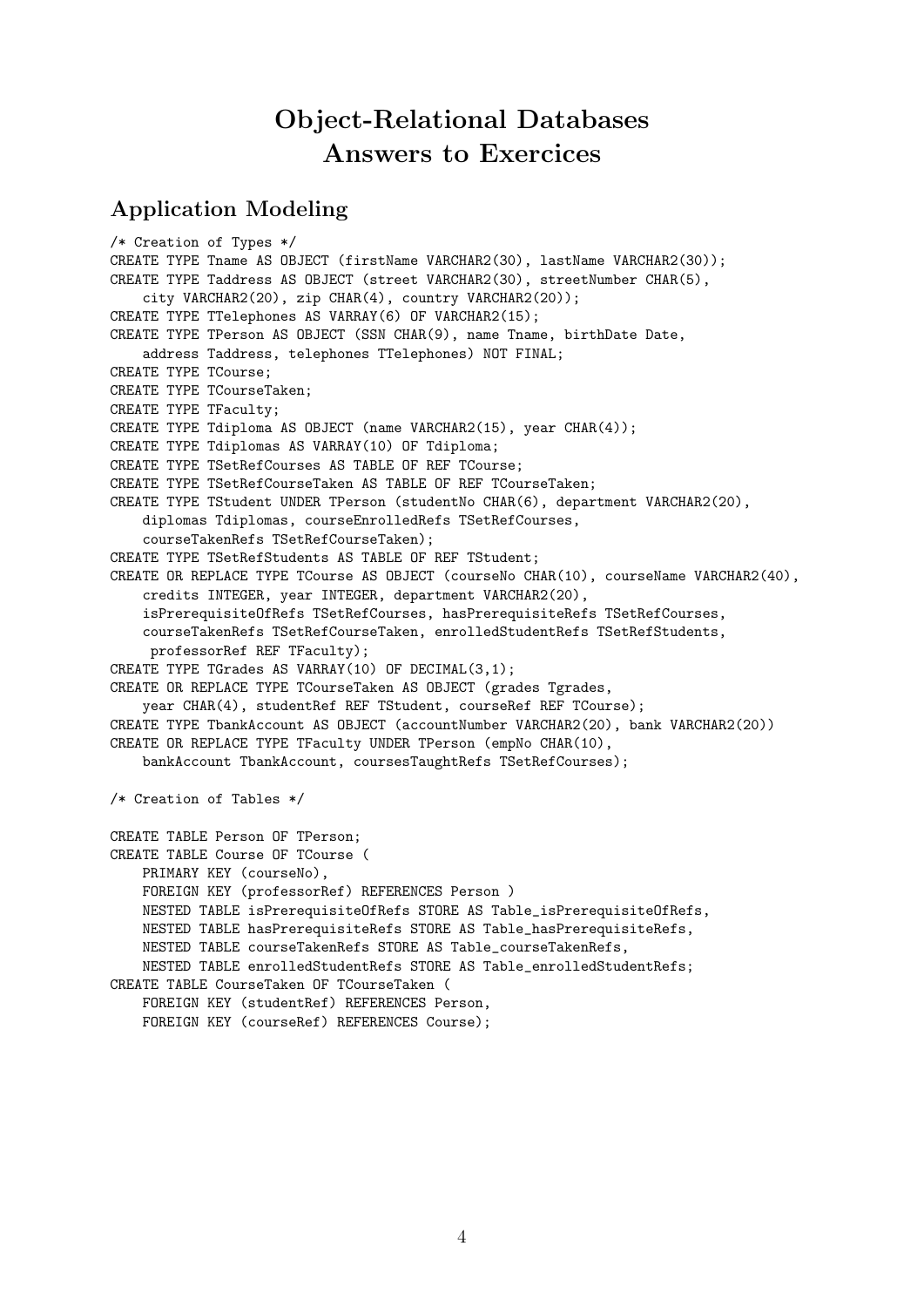### Updating the Database

1. Insert a new person with SSN 123456789, with name Michelle Pfeiffer, born on 1/1/1980 and living in 22 rue de la Gare, 1000 Bruxelles, Belgique, and telephones 12345 and 54321. **You need to use**

```
INSERT INTO Person VALUES (
    TPerson('123456789', Tname('Michelle', 'Pfeiffer'), '1/1/1980',
    TAddress('rue de la gare', '22', 'Bruxelles', '1000', 'Belgique'),
    TTelephones ('12345', '54321') ) );
                                                                     to_date() function.
```
2. Insert a new student with SSN 123123123, with name Brad Pitt, born on 1/5/1985, living in 123 avenue Huysmans, 1050 Ixelles, Belgique, no telephones, student number 999, department of Computer Science, with no diplomas, and not courses taken or enrolled.

```
INSERT INTO Person VALUES (
    TStudent('123123123', Tname('Brad', 'Pitt'), '1/5/1985',
    Taddress('avenue Huysmans', '123', 'Ixelles', '1050', 'Belgique'), TTelephones(),
    '999', 'Computer Science', Tdiplomas(), TSetRefCourses(), TSetRefCourseTaken() ) ) ;
```
3. Insert a new student with SSN 111222333, with name Jeremy Irons, born on 12/12/1965, living in 1 rond Point de l'Etoile, 1050 Ixelles, Belgique, no telephones, student number 888, department of Computer Science, with no diplomas, and not courses taken or enrolled.

```
INSERT INTO Person VALUES (
   TStudent('111222333', Tname('Jeremy', 'Irons'), '1/5/1985',
   Taddress('rond Point de l''Etoile', '1', 'Ixelles', '1050', 'Belgique'), TTelephones(),
    '888', 'Computer Science', Tdiplomas(), TSetRefCourses(), TSetRefCourseTaken() ) ) ;
```
4. Insert a new student with SSN 333222111, with name Scarlett Johansson, born on 22/11/1984, living in 1 rond Point de l'Etoile, 1050 Ixelles, Belgique, no telephones, student number 777, department of Computer Science, with no diplomas, and not courses taken or enrolled.

```
INSERT INTO Person VALUES (
    TStudent('333222111', Tname('Scarlett', 'Johansson'), '22/11/1984',
    Taddress('rond Point de l''Etoile', '1', 'Ixelles', '1050', 'Belgique'), TTelephones(),
    '777', 'Computer Science', Tdiplomas(), TSetRefCourses(), TSetRefCourseTaken() ) ) ;
```
5. Insert a new faculty with SSN 666999666, with name Angelina Jolie, born on  $4/6/1975$ , living in 99 avenue de l'Université, 1050 Ixelles, Belgique, no telephones, employee number 777, bank account 310 1234567 89 at ING, and teaching no courses.

```
INSERT INTO Person VALUES (
    TFaculty('666999666', Tname('Angelina', 'Jolie'), '4/6/1975',
    Taddress('avenue de l''Université', '99', 'Ixelles', '1050', 'Belgique'),
        TTelephones(), '777', TbankAccount('310123456789', 'ING'), TSetRefCourses() ) ) ;
```
6. Add a new faculty with SSN 987987987, with name Clint Eastwood, born on 31/5/1930, living 3 place de la Petite Suisse, 1050 Ixelles, telephone number 2222, employee number 666, bank account 33333333 at ING, and teaching no courses.

```
INSERT INTO Person VALUES (
TFaculty('987987987', Tname('Clint', 'Eastwood'), '31/5/1930',
    TAddress('place de la Petite Suisse', '3', 'Ixelles', '1050', 'Belgique'),
       TTelephones('2222'), '666', TBankAccount('33333333', 'ING'), TSetRefCourses() ) ) ;
```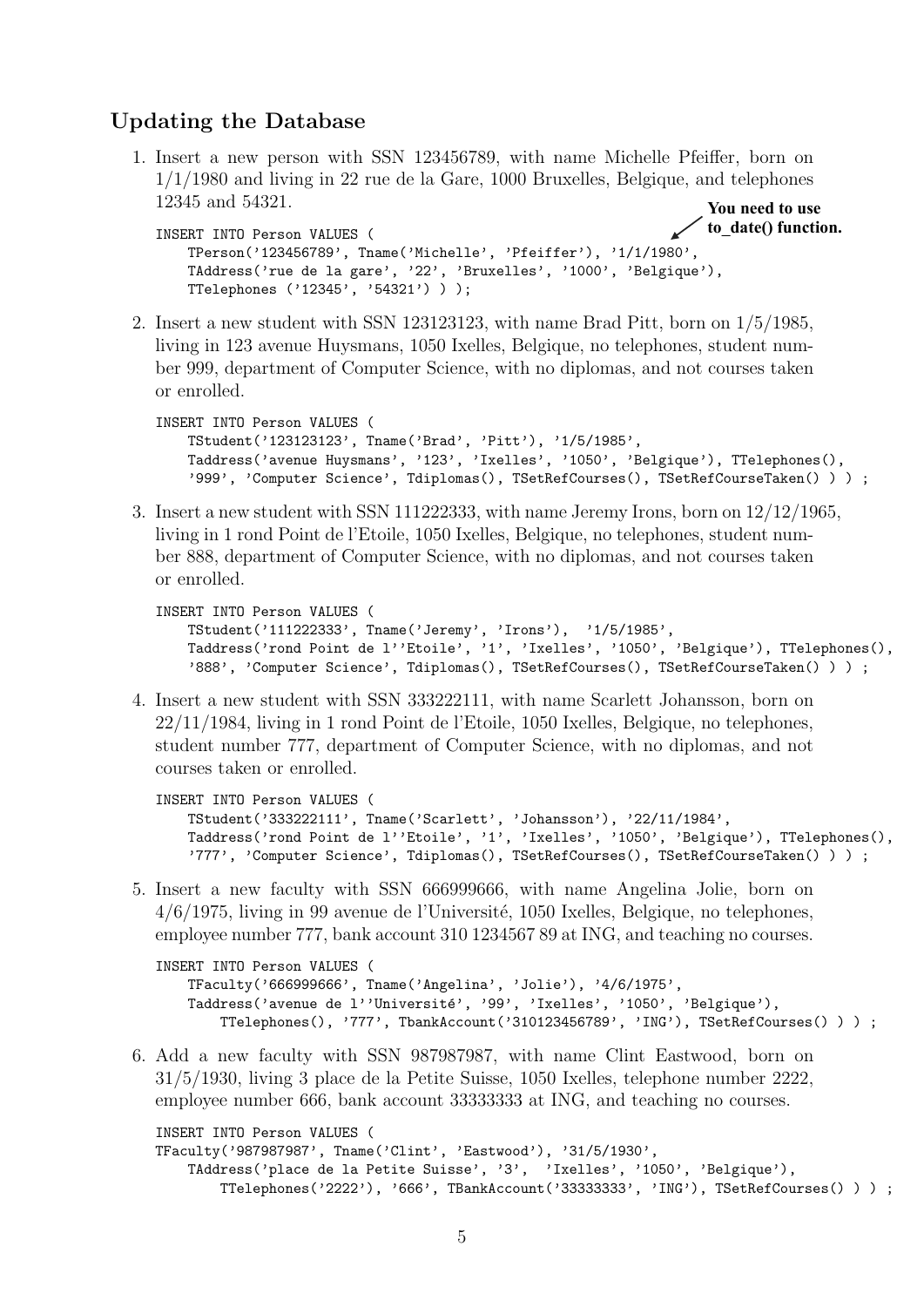Here we must use the format for insertion of typed object values as an object is inserted into a table that can contain objects of different types.

7. Add telephones 2222 and 3333 to the student Brad Pitt.

```
UPDATE Person
Set telephones = TTelephones('2222','3333')
WHERE name = Tname('Brad', 'Pitt')
```
8. Set the telephones of Angelina Jolie as those of Brad Pitt.

```
UPDATE Person
Set telephones = ( select telephones from Person where name = Tname('Brad', 'Pitt'))
WHERE name = Tname('Angelina', 'Jolie')
```
9. Add a new course identified by "INFO-H-415", entitled "Advanced Databases" of 5 credits, taught in the fourth year in the Department of Computer Science, having no prerequisites and being the prequisite of no course, having as professor the newly inserted professor Eastwood, and for the moment no students enrolled or that took the course in the pasts.

```
INSERT INTO Course
VALUES ('INFO-H-415', 'Advanced Databases', 5, 4, 'Computer Science',
    TSetRefCourses(), TSetRefCourses(), TSetRefCourseTaken(), TSetRefStudents(),
    (SELECT TREAT(REF(f) AS REF TFaculty) FROM Person f WHERE f.name.lastName='Eastwood') );
```
Update the reverse REF attribute: Put in the attribute coursesTaught of professor Eastwood the identifier of this new course. This attribute oursesTaught is a collection of type nested table. We must therefore make an insertion into the nested table as follows:

```
INSERT INTO TABLE (SELECT TREAT(VALUE(f) AS TFaculty).coursesTaughtRefs
    FROM Person f WHERE f.name.lastName = 'Eastwood')
(SELECT REF(c) FROM Course c WHERE c.courseName = 'Advanced Databases') ;
```
In this statement, the expression TABLE (SELECT TREAT ...) defines the nested table in which to make the insertion, and the expression (SELECT REF(c) FROM ...) defines the identifier to be inserted.

10. Add a new course identified by "INFO-H-888", entitled "Advanced Data Warehouses" of 5 credits, taught in the fifth year in the Department of Computer Science, having as prerequisite the course "Advanced Databases", as professor Angelina Jolie, and for the moment no students enrolled or that took the course in the pasts.

```
INSERT INTO Course
VALUES ('INFO-H-888', 'Advanced Data Warehouses', 5, 5, 'Computer Science',
   TSetRefCourses(),
    TSetRefCourses((SELECT REF(c) FROM Course c WHERE c.CourseName='Advanced Databases')),
    TSetRefCourseTaken(), TSetRefStudents(),
    (SELECT TREAT(REF(f) AS REF TFaculty) FROM Person f WHERE f.name.lastName='Jolie') ) ;
```
Update the reverse REF attributes.

```
INSERT INTO TABLE (SELECT TREAT(VALUE(f) AS TFaculty).coursesTaughtRefs
    FROM Person f WHERE f.name.lastName = 'Jolie')
(SELECT REF(c) FROM Course c WHERE c.courseName = 'Advanced Data Warehouses') ;
INSERT INTO TABLE(SELECT c.isPrerequisiteOfRefs
    FROM Course c WHERE c.courseName = 'Advanced Databases')
(SELECT REF(c) FROM Course c WHERE c.courseName = 'Advanced Data Warehouses') ;
```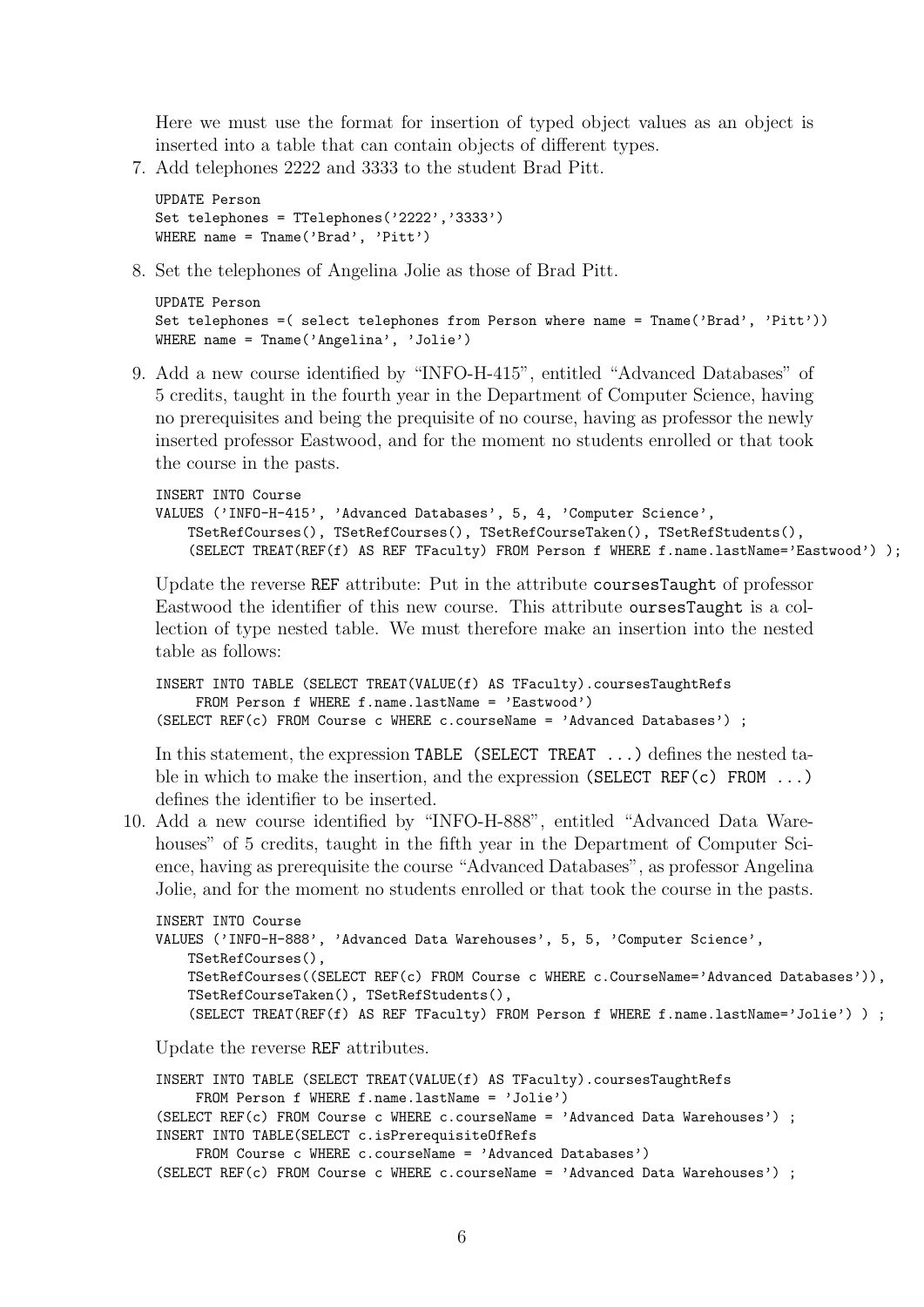11. Add a new course identified by "INFO-H-999", entitled "Data Management in the Cloud" of 5 credits, taught in the fifth year in the Department of Computer Science, having as prerequisite the course "Advanced Databases", as professor Angelina Jolie, and for the moment no students enrolled or that took the course in the pasts.

```
INSERT INTO Course
VALUES ('INFO-H-999', 'Data Management in the Cloud', 5, 5, 'Computer Science',
   TSetRefCourses(),
   TSetRefCourses((SELECT REF(c) FROM Course c WHERE c.CourseName='Advanced Databases')),
   TSetRefCourseTaken(), TSetRefStudents(),
    (SELECT TREAT(REF(f) AS REF TFaculty) FROM Person f WHERE f.name.lastName='Jolie') ) ;
```
Update the reverse REF attribute.

```
INSERT INTO TABLE (SELECT TREAT(VALUE(f) AS TFaculty).coursesTaughtRefs
    FROM Person f WHERE f.name.lastName = 'Jolie')
(SELECT REF(c) FROM Course c WHERE c.courseName = 'Data Management in the Cloud') ;
INSERT INTO TABLE(SELECT c.isPrerequisiteOfRefs
    FROM Course c WHERE c.courseName = 'Advanced Databases')
(SELECT REF(c) FROM Course c WHERE c.courseName = 'Data Management in the Cloud') ;
```
12. Add the course identified by "INFO-H-415" as being taken by the student Brad Pitt in 2010 with grades 18.5 and 19.

```
INSERT INTO CourseTaken (
    SELECT TGrades(18.5,19), '2010', TREAT( Ref(p) AS REF TStudent), REF(c)
   FROM Course c, Person p
   WHERE c.courseNo = 'INFO-H-415'
   AND p.name.lastName = 'Pitt' ) ;
```
update the reverse REF attribute on table Person.

```
INSERT INTO TABLE (SELECT TREAT(VALUE(s) AS TStudent).courseTakenRefs
    FROM Person s WHERE s.name.lastName = 'Pitt')
( SELECT REF(c) FROM CourseTaken c WHERE c.courseRef.courseNo = 'INFO-H-415'
 AND c.studentRef.name.lastName = 'Pitt' );
```
update the reverse REF attribute on table Course.

INSERT INTO TABLE (SELECT c.courseTakenRefs FROM Course c WHERE c.courseName = 'Advanced Databases') ( SELECT REF(c) FROM CourseTaken c WHERE c.courseRef.courseName = 'INFO-H-415' AND c.studentRef.name.lastName = 'Pitt' );

13. Add the course identified by "INFO-H-888" to the courses to which the student Brad Pitt is enrolled.

```
INSERT INTO TABLE (SELECT TREAT(VALUE(s) AS TStudent).courseEnrolledRefs
     FROM Person s WHERE s.name.lastName = 'Pitt')
(SELECT REF(c) FROM Course c WHERE c.courseNo = 'INFO-H-888');
```
update the reverse REF attribute on table Course.

INSERT INTO TABLE (SELECT c.enrolledStudentRefs FROM Course c WHERE c.courseNo = 'INFO-H-888') (SELECT TREAT(REF(p) as REF TSTUDENT) FROM Person p WHERE p.name.lastName = 'Pitt');

14. Add the course identified by "INFO-H-999" to the courses to which the student Brad Pitt is enrolled.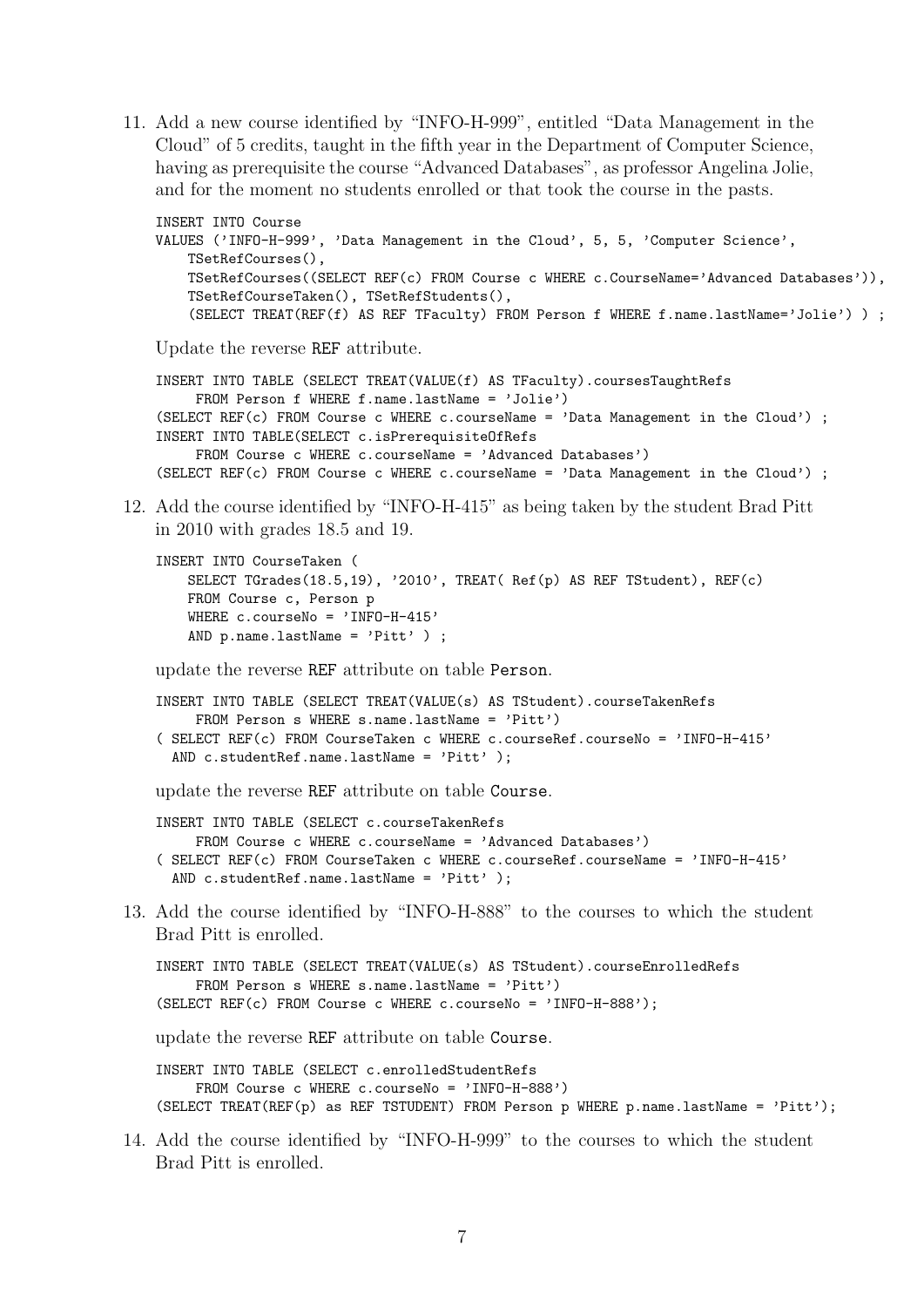INSERT INTO TABLE (SELECT TREAT(VALUE(s) AS TStudent).courseEnrolledRefs FROM Person s WHERE s.name.lastName = 'Pitt') (SELECT REF(c) FROM Course c WHERE c.courseNo = 'INFO-H-999'); update the reverse REF attribute on table Course. INSERT INTO TABLE (SELECT c.enrolledStudentRefs FROM Course c WHERE c.courseNo = 'INFO-H-999') (SELECT TREAT(REF(p) as REF TSTUDENT) FROM Person p WHERE p.name.lastName = 'Pitt'); 15. Add the courses identified by "INFO-H-888" and "INFO-H-999" to the courses to which the student Jeremy Irons is enrolled. INSERT INTO TABLE (SELECT TREAT(VALUE(s) AS TStudent).courseEnrolledRefs FROM Person s WHERE s.name.lastName = 'Irons') ( SELECT REF(c) FROM Course c WHERE c.courseNo = 'INFO-H-888' OR  $c.courseNo = 'INFO-H-999')$ ; update the reverse REF attribute on table Course. INSERT INTO TABLE (SELECT c.enrolledStudentRefs FROM Course c WHERE c.courseNo = 'INFO-H-888')

```
(SELECT TREAT(REF(p) as REF TSTUDENT) FROM Person p WHERE p.name.lastName = 'Irons');
INSERT INTO TABLE (SELECT c.enrolledStudentRefs
     FROM Course c WHERE c.courseNo = 'INFO-H-999')
(SELECT TREAT(REF(p) as REF TSTUDENT) FROM Person p WHERE p.name.lastName = 'Irons');
```
16. Add the course identified by "INFO-H-888" to the courses to which the student Scarlett Johansson is enrolled.

```
INSERT INTO TABLE (SELECT TREAT(VALUE(s) AS TStudent).courseEnrolledRefs
    FROM Person s WHERE s.name.lastName = 'Johansson')
(SELECT REF(c) FROM Course c WHERE c.courseNo = 'INFO-H-888');
```
update the reverse REF attribute on table Course.

INSERT INTO TABLE (SELECT c.enrolledStudentRefs FROM Course c WHERE c.courseNo = 'INFO-H-888') (SELECT TREAT(REF(p) as REF TSTUDENT) FROM Person p WHERE p.name.lastName = 'Johansson');

#### Querying the Database

1. Give the names of the persons.

SELECT p.name.firstName, p.name.lastName FROM Person p;

2. Give the names and student number of the students.

SELECT s.name.firstName, s.name.lastName, TREAT(VALUE(s) as TStudent).studentNo FROM Person s WHERE VALUE(s) IS OF (TStudent);

3. Give the names of the persons who are not students nor faculty.

SELECT p.name.firstName, p.name.lastName FROM Person p WHERE VALUE(p) IS OF (ONLY TPerson);

4. Find the name and address of the person whose SSN is 123456789.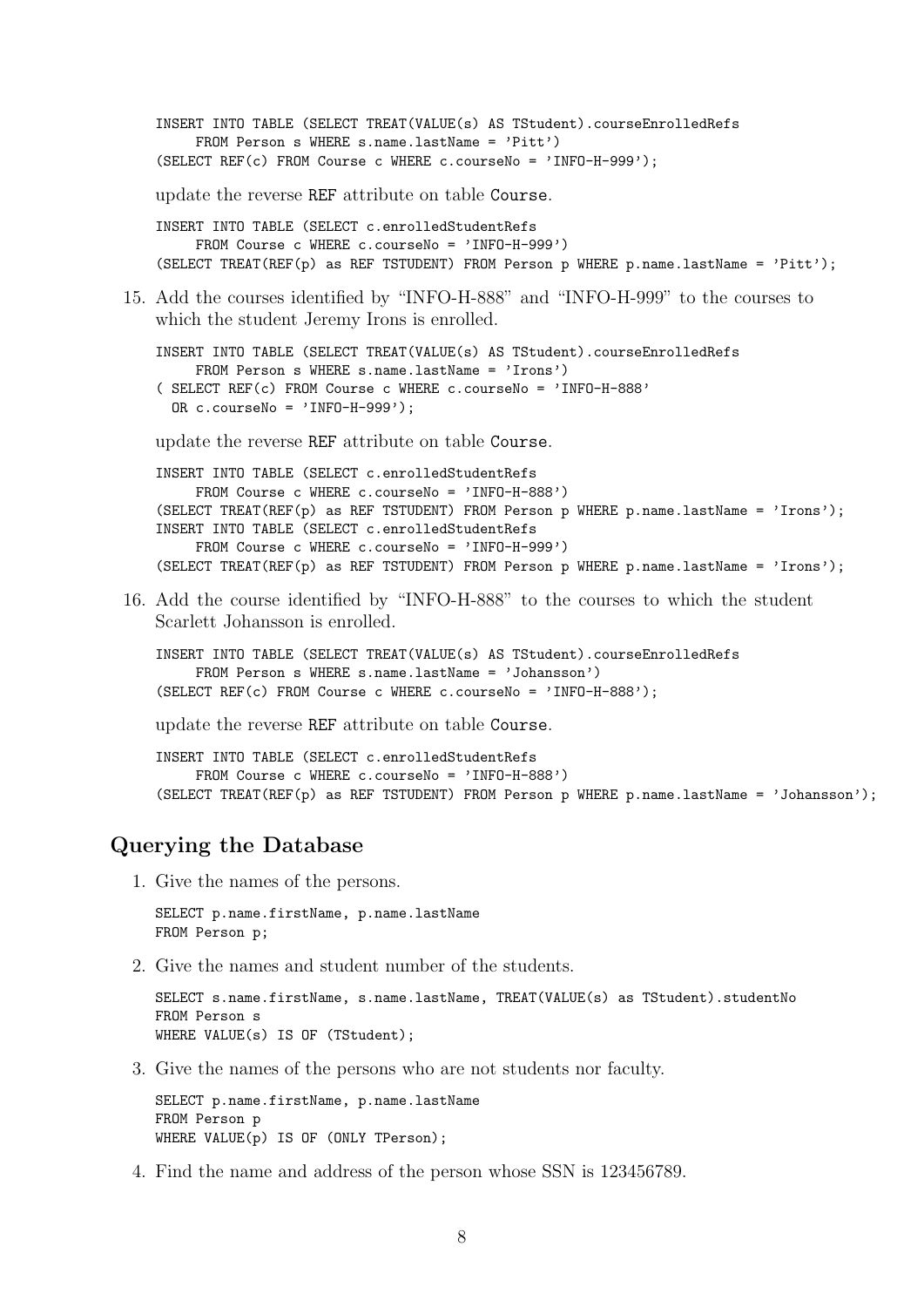SELECT p.name.firstName, p.name.lastName, p.address.street, p.address.streetNumber, p.address.city, p.address.zip, p.address.country FROM Person p WHERE SSN =  $'123456789$ ;

5. Find the couples of SSN of persons having the same name.

SELECT p1.SSN, p2.SSN FROM Person p1, Person p2 WHERE  $p1.name = p2.name and p1.SSN < p2.SSN$ 

6. Find the value of the person Michelle Pfeiffer.

SELECT VALUE(p) FROM Person p WHERE p.name = Tname(Michelle', 'Pfeiffer') ;

This query will give as result an typed object value (as for the insertion above).

7. Give the telephone numbers of the student Brad Pitt

```
SELECT p.telephones
FROM Person p
WHERE p.name = Thame('Brad', 'Pitt');
```
8. Give the name of persons having the telephone number '2222'.

```
SELECT p.name.firstName, p.name.lastName
FROM Person p
WHERE '2222' in (SELECT * FROM TABLE(p.telephones));
or
```

```
SELECT p.name.firstName, p.name.lastName
FROM Person p, TABLE(p.telephones) x
WHERE x. COLUMN VALUE = '2222'
```
9. Give the name of persons having no telephone number.

```
SELECT p.name.firstName, p.name.lastName
FROM Person p
WHERE NOT EXISTS (SELECT * FROM TABLE(p.telephones));
```
10. Find the couples of names of persons sharing at least one telephone number.

```
SELECT DISTINCT p1.name.firstName, p1.name.lastName, p2.name.firstName, p2.name.lastName
FROM Person p1, TABLE(p1.telephones) x, Person p2, TABLE(p2.telephones) y
WHERE p1.SSN < p2.SSN AND x.COLUMN_VALUE = y.COLUMN_VALUE
```
11. Find the couples of SSN of persons having exactly the same set of telephones numbers.

```
SELECT DISTINCT p1.name.firstName, p1.name.lastName, p2.name.firstName, p2.name.lastName
FROM Person p1, Person p2
WHERE p1.SSN < p2.SSN AND EXISTS ( SELECT * FROM TABLE(p1.telephones) )
AND NOT EXISTS (
    SELECT * FROM TABLE(p1.telephones) x WHERE NOT EXISTS (
       SELECT * FROM TABLE(p2.telephones) y WHERE x.COLUMN_VALUE = y.COLUMN_VALUE ) )
AND NOT EXISTS (
    SELECT * FROM TABLE(p2.telephones) x WHERE NOT EXISTS (
        SELECT * FROM TABLE(p1.telephones) y WHERE x.COLUMN_VALUE = y.COLUMN_VALUE) )
```
12. Give the numbers and names of students who have successfully completed the course "Advanced Databases".

```
SELECT c.studentref.studentNo,c.studentref.name.firstName,c.studentref.name.lastName
FROM CourseTaken c
WHERE c.courseref.courseName = 'Advanced Databases';
```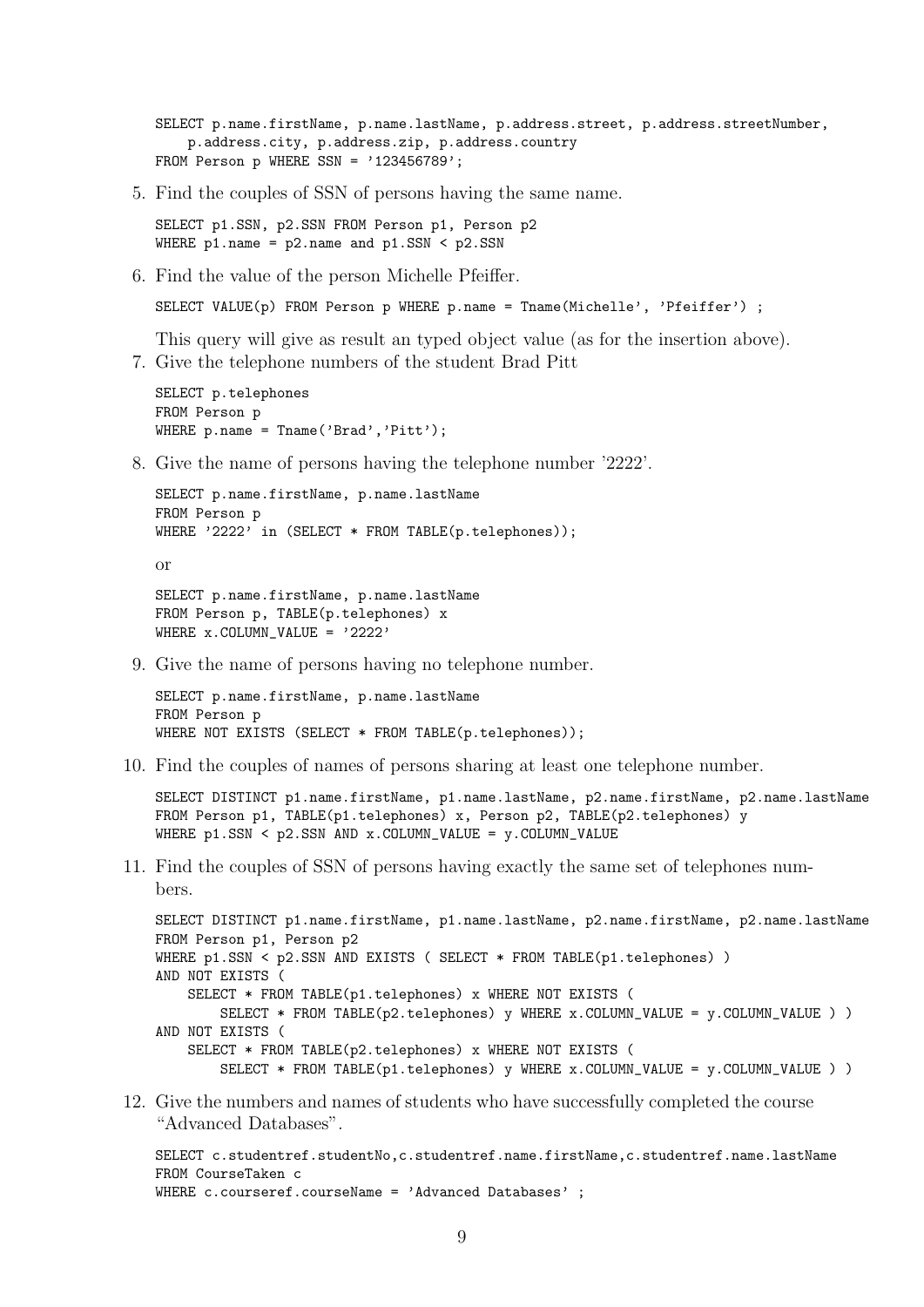```
SELECT value(r).studentRef.studentNo, value(r).studentRef.name.firstName,
    value(r).studentRef.name.lastName
FROM Course c, TABLE(c.courseTakenRefs) r
WHERE c.courseName = 'Advanced Databases' ;
```
or

or

```
SELECT TREAT(VALUE(p) AS TStudent).studentNo, p.name.firstName, p.name.lastName
FROM Person p, TABLE(TREAT(VALUE(p) AS TStudent).courseTakenRefs) c
WHERE VALUE(p) IS OF (TStudent) AND value(c).courseRef.courseName = 'Advanced Databases';
```
Function TREAT(value AS aSubtype) where value is a value of type OBJECT that has subtypes (including the subtype aSubtype), redeclares the value as subtype aSubtype. This allows access to attributes and methods of the subtype.

13. Give the prerequisites of the course "Advanced Data Warehouses".

```
SELECT value(p).courseName
FROM Course c, TABLE (c.hasPrerequisiteRefs) p
WHERE courseName = 'Advanced Data Warehouses';
```
14. Search inconsistencies in prerequisites: Courses that have as prerequisite a course of a subsequent year. Give the name of the course and the prerequisite.

```
SELECT c.courseName, value(p).courseName
FROM Course c, TABLE (c.hasPrerequisiteRefs) p
WHERE value(p).year > c.year;
```
15. Search inconsistencies in prerequisites: Students enrolled in courses that have as prerequisite a course they have not taken. Give the name of the student, the name of the enrolled course and the name of the missing prerequisite.

```
SELECT p.name.firstName, p.name.lastName, VALUE(c).courseName, VALUE(r).courseName
FROM Person p, TABLE(TREAT(VALUE(p) AS TStudent).courseEnrolledRefs) c,
    TABLE(VALUE(c).hasPrerequisiteRefs) r
WHERE NOT EXISTS (SELECT * FROM CourseTaken t WHERE t.studentRef = REF(p)
    AND t.courseRef.courseNo = VALUE(r).courseNo)
```
16. Give the couples of names of a student and one of his teachers.

```
SELECT p.name.firstName, p.name.lastName, VALUE(c).courseRef.professorRef.name.firstName,
    VALUE(c).courseRef.professorRef.name.lastName
FROM Person p, TABLE (TREAT(VALUE(p) AS TStudent).courseTakenRefs) c
WHERE VALUE(p) IS OF (TStudent) ;
```
17. Give the course number of the courses in which Brad Pitt is enrolled.

```
select value(c).courseNo
from Person s, TABLE ( TREAT(VALUE(s) AS TStudent).courseEnrolledRefs ) c
WHERE s.name = Tname('Brad','Pitt')
```
18. Names of students who are enrolled in at least one course in which Brad Pitt is enrolled.

SELECT p.name.firstName, p.name.lastName FROM Person p, Person s, TABLE (TREAT(VALUE(p) AS TStudent).courseTakenRefs) cp, TABLE (TREAT(VALUE(s) AS TStudent).courseTakenRefs) cs WHERE VALUE(p) IS OF (TStudent) AND  $s.name = Tname('Brad', 'Pitt') AND VALUE(op) = VALUE(cs)$ ;